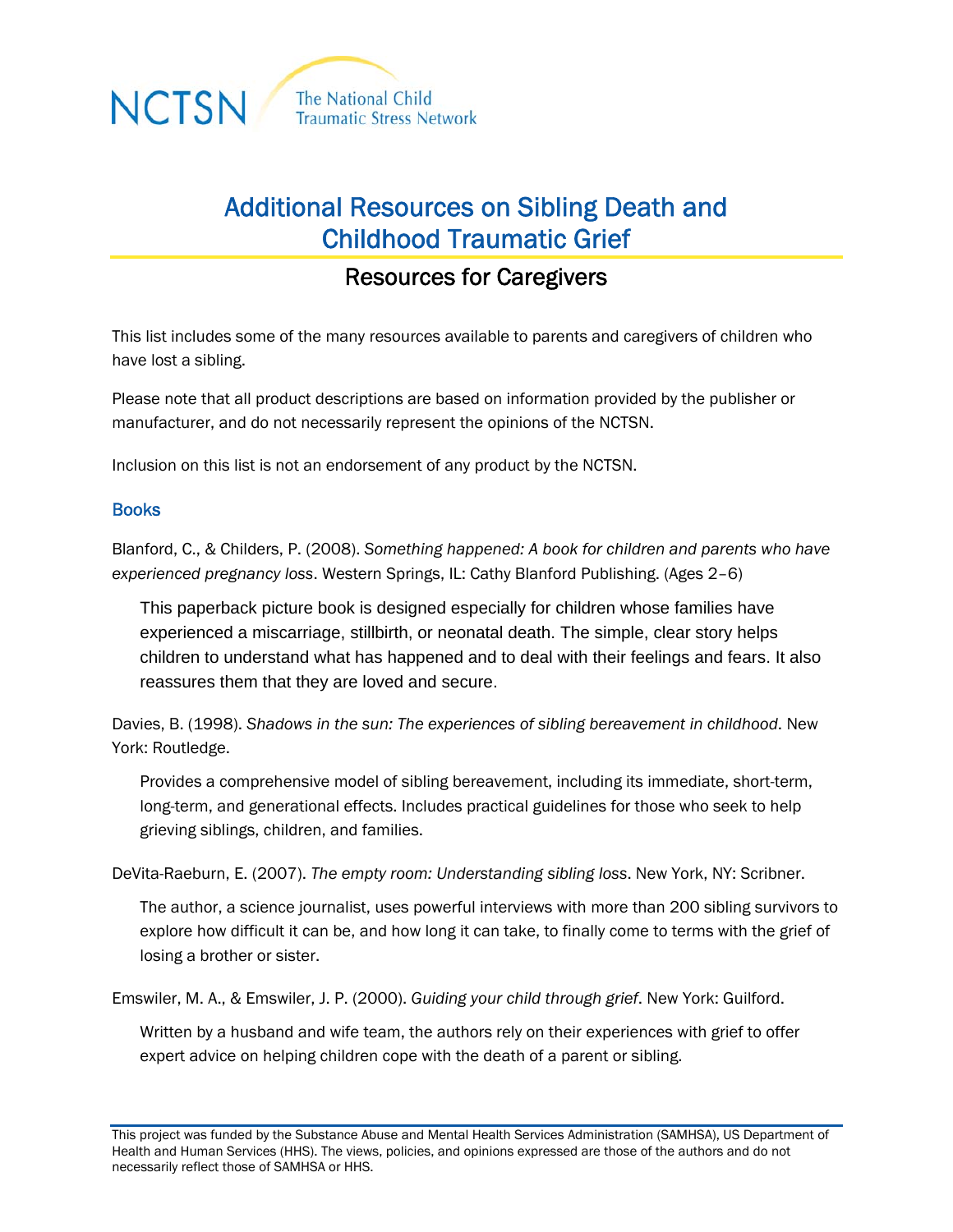Gryte, M., & McClendon, K. (1999). *No new baby: For siblings who have a brother or sister die before birth*. Omaha, NE: Centering Corporation. (Ages 9–12)

This paperback is a first-person account about the different feelings children may have when a sibling dies before birth. Answers children's most-asked questions and includes a section for parents and grandparents.

Linn-Gust, M. (2001). Do they have bad days in heaven? Surviving the suicide loss of a sibling (2<sup>nd</sup>) ed.). Albuquerque, NM: Chellehead Works. (Teens and adults)

This paperback recounts the author's personal experience of losing her younger sister to suicide. Considered the first comprehensive resource for sibling suicide survivors, it offers a journey of hope. It includes available research and practical advice for survivors and those who care about them and want to help them. The author is the creator of Sibling Survivors (www.siblingsurvivors.com).

Munoz-Kiehne, M., & Dietrich, G. (2000). *Since my brother died*: *Desde que murio mi hermano*. Omaha, NE: Centering Corporation. (Ages 4–8)

In this bilingual Spanish-English paperback book for children, the young narrator talks about what it was like to lose his brother and how he learned to keep memories in his heart. The book includes a bilingual section for caregivers and teachers.

Old, W. C., & Friedman, J. (1994). *Stacy had a little sister*. Morton Grove IL: Albert Whitman & Company. (Ages 4–9)

Stacy is so jealous of her new little sister that she sometimes wishes the baby would "go away." When the baby dies of sudden infant death syndrome (SIDS), Stacy feels guilty and begins to fear that she too might die in her sleep. Her parents try to comfort and reassure her. The book includes information and resources about SIDS for parents.

Rothman, J. C., & Gish, L. (2001). *A birthday present for Daniel: A child's story of loss.* Amherst, NY: Prometheus Books. (Ages 7–12)

In this paperback, young Ellen shares what her brother Daniel's death means to her, and especially how she and her parents resolve the painful issue of how to acknowledge his birthday each year. Highly recommended by grief counselors and support groups, the book helps parents support their children as family members explore different ways of grieving and communicating their feelings about their loss.